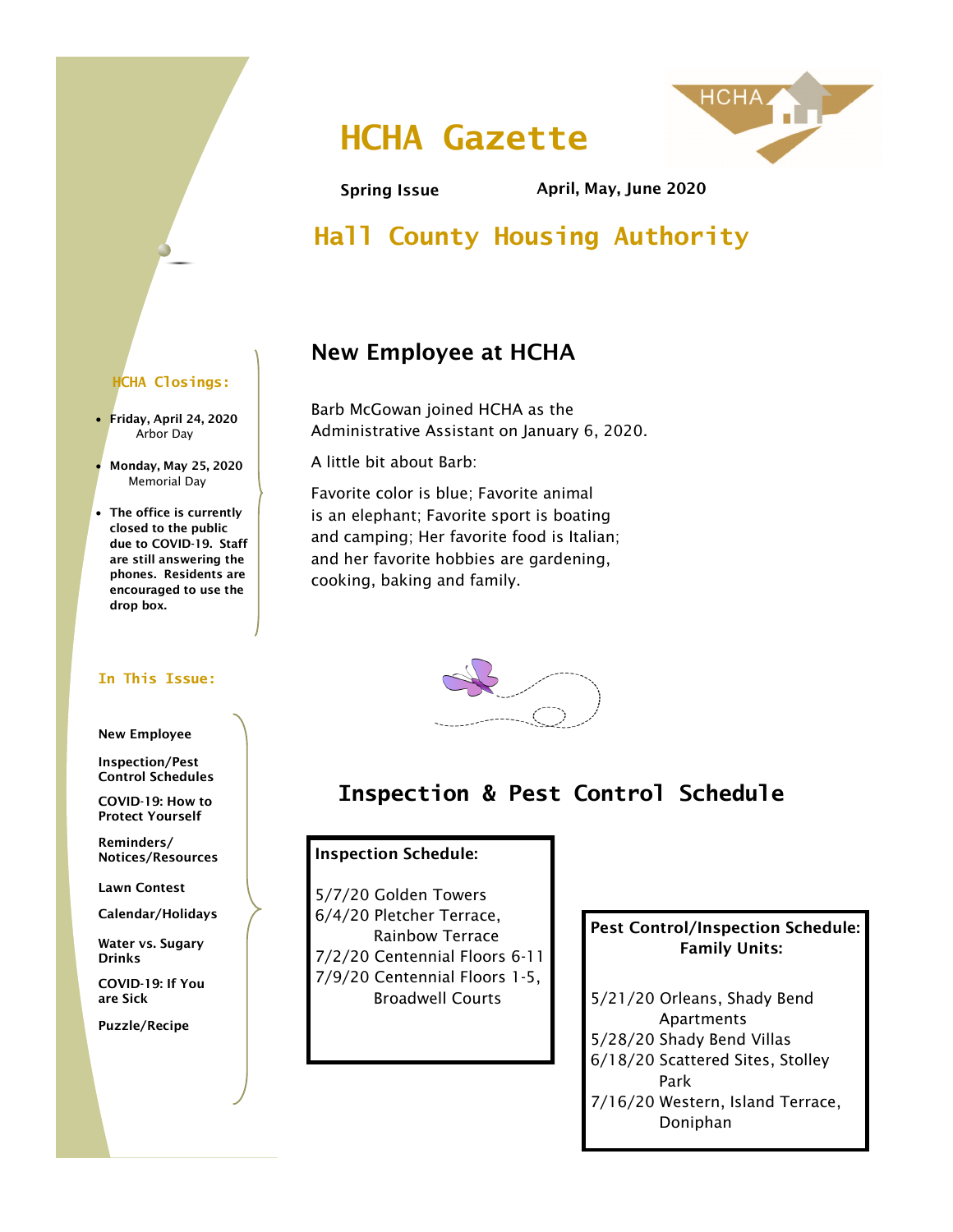## Coronavirus Disease 2019 (COVID-19): How to Protect Yourself

How it Spreads

- ♦ There is currently no vaccine to prevent coronavirus disease (COVID-19).
- ♦ The best way to prevent illness is to avoid being exposed to this virus.
- ♦ The virus is thought to spread mainly from person-to-person.
	- ○Between people who are in close contact with one another (within 6 feet).
	- ○Through respiratory droplets produced when an infected person coughs or sneezes.
	- ♦ These droplets can land in the mouths or noses of people nearby or possibly

## Steps to Protect Yourself



- ♦ Wash your hands often with soap and water for at least 20 seconds.
- $\bullet$  If soap and water are not readily available, use a hand sanitizer that contains at least 60% alcohol. Cover all surfaces of your hands and rub them together until they feel dry.
	- ♦ Avoid touching your eyes, nose and mouth with unwashed hands.



- ♦ Avoid close contact with people who are sick.
- ♦ Put distance between yourself and other people.

## Steps to Protect Others



- ♦ Cover your mouth and nose with a tissue when you cough or sneeze or use the inside of your elbow.
- ♦ Throw used tissues in the trash.
- ♦ Immediately wash your hands with soap and water for at least 20 seconds.



- ♦ If you are sick, you should wear a facemask when you are around other people.
- ♦ If you are not sick, you don't need to wear a facemask unless you are caring for someone who is sick

## Clean and Disinfect



♦ Clean and disinfect frequently touched surfaces daily. This includes tables, doorknobs, light switches, countertops, handles, desks, phones, keyboards, toilets, facets and sinks.

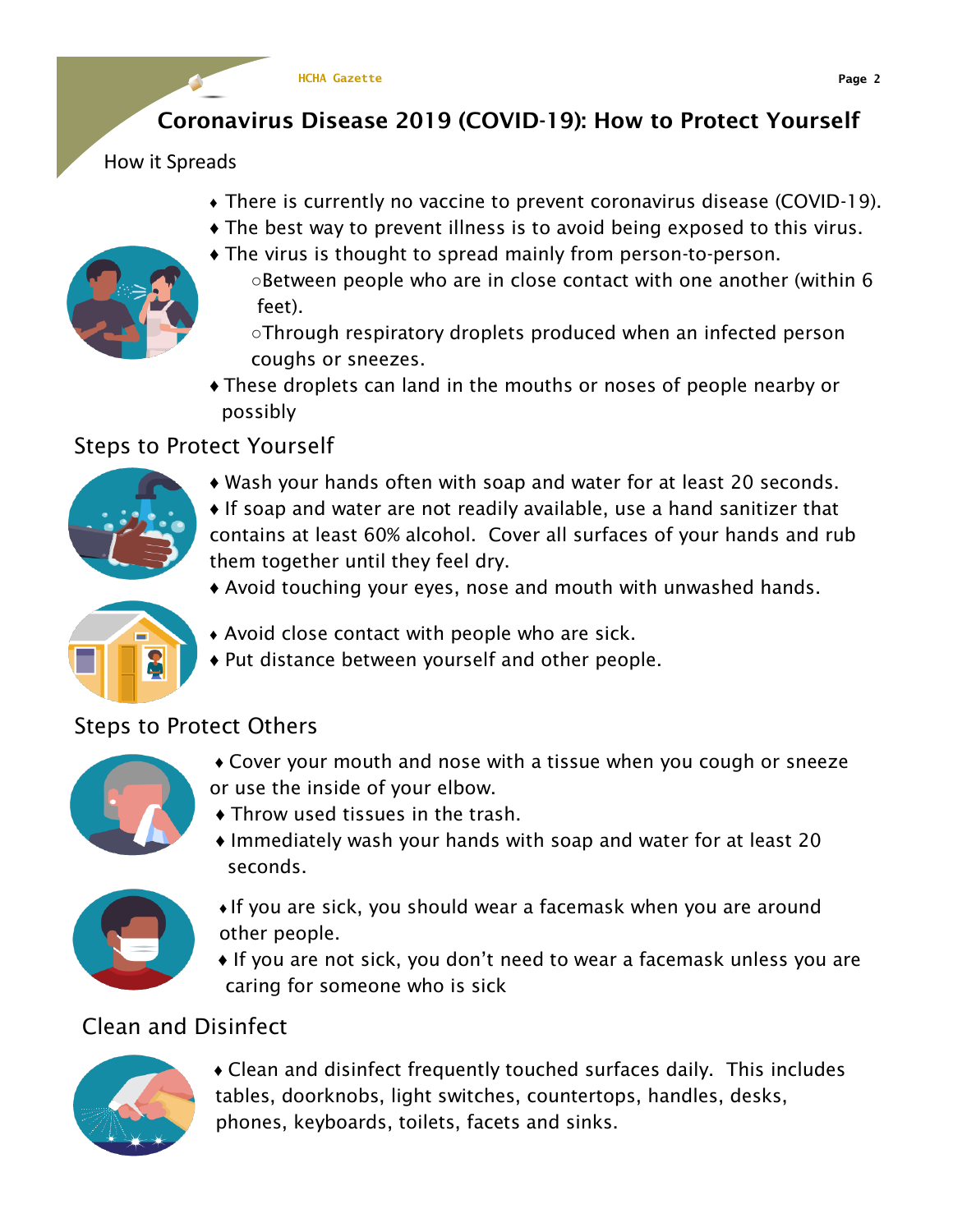## **REMINDERS:**

● If you want to have your rent withdrawn from your checking or savings

account (ACH), you can still sign up. Contact the HCHA Office.

● Please make sure the HCHA Office has your current phone number.

● When you have a change of income, you are required to report this to the HCHA Office.

● Work Orders-Emergency work orders will be handled within 24 hours. Non-Emergency work orders can be up to 30 days.

• Tower Residents—Do not allow individuals into the building after 5:00 p.m. THIS IS A HUGE SAFETY ISSUE, as the doors lock for a reason. If a person is knocking on the door, do not let them in. If they are meeting friends/family, that person should meet them downstairs. If they are a

**Believe in yourself** and all that you are. Know that there is something inside you that is greater than  $\mathbb{R}$ any obstacle.

Christian D. Larson

### **LAUNDRY ROOM REMINDERS:**

- A work order must be called into the office when a washer and dryer aren't working properly.
- Do not overload the machines. Overloading the machines damages the parts and your laundry won't get properly cleaned.
- Please do not "save" machines for yourselves or others.
- Please do not add extra water to the machines. Extra water dilutes the concentration of the detergent and your clothes won't be cleaned properly.

### **NOTICES:**

● Even though our office is currently closed to the public, we are still answering the phone.

● HCHA Office is in need of interpreters, specifically for Arabic, Somali and Swahili. If you are interested in interpreting, please call the office so you can fill out the Interpreter Information form.

● Julie Liske is now the Property Manager for Golden Towers, Centennial Towers, Pletcher Terrace, Rainbow Terrace and Broadwell Courts. She will remain the Property Manager for Island Terrace, Scattered Sites, Orleans, Western and Shady Bend.

### **RESOURCES:**



### **●**Rent & Utility Assistance

Central Nebraska Action Partnership, 2525 W. Old Lincoln Highway 385-5500; Department of Health & Human Services (DHHS), 1-800-383-4278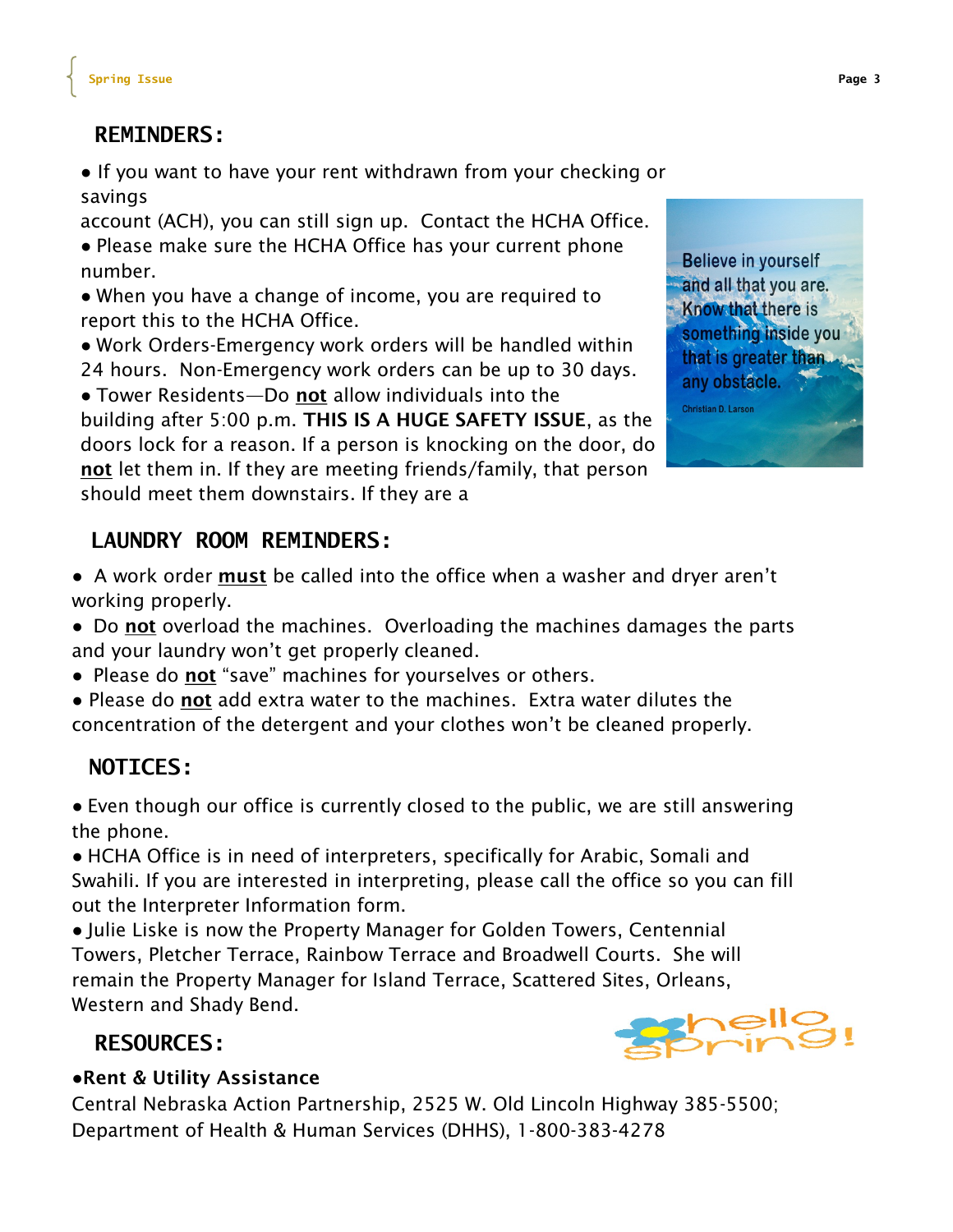#### **HCHA Gazette Page 4**

## **Scattered Site Lawn Contest**

All Scattered Site House Residents-It's that time of year again for HCHA to have a "Best Lawn" contest. This contest starts in May and goes through August. The "best lawn" is defined as the most attractive. This includes pulling weeds and crabgrass, trimming, mowing and watering the lawn as needed. There will be prizes given out for this contest.

**1 2**

| April 2020           |                                    |  |  |  |  |    |  |  |  |
|----------------------|------------------------------------|--|--|--|--|----|--|--|--|
| Su Mo Tu We Th Fr Sa |                                    |  |  |  |  |    |  |  |  |
|                      |                                    |  |  |  |  |    |  |  |  |
|                      | $5 \t6 \t7 \t8 \t9 \t10$           |  |  |  |  | 11 |  |  |  |
|                      | $12$   13   14   15   16   17   18 |  |  |  |  |    |  |  |  |
|                      | 19 20 21 22 23 24 25               |  |  |  |  |    |  |  |  |
|                      | $26$ 27 28 29 30                   |  |  |  |  |    |  |  |  |

### **Upcoming Holidays :**

Apr 10 Good Friday Apr 24 Arbor Day June 14 Flag Day Apr 12 Easter May 10 Mother's Day June 21 Father's Day

**Su Mo Tu We Th Fr Sa**

**May 2020**

 **4 5 6 7 8 9 11 12 13 14 15 16 18 19 20 21 22 23 25 26 27 28 29 30**

**31**

Apr 5 Palm Sunday Apr 22 Earth Day May 25 Memorial Day





| <b>June 2020</b> |    |           |                                                        |                   |           |    |
|------------------|----|-----------|--------------------------------------------------------|-------------------|-----------|----|
| Su               | Mo |           |                                                        | Tu We Th Fr Sa    |           |    |
|                  | 1  | $\vert$ 2 | $\begin{array}{ c c c c }\n\hline\n3 & 4\n\end{array}$ |                   | 15        | 6  |
|                  | 8  | 9         |                                                        | $10$ 11 12 13     |           |    |
| 14               | 15 |           | $16$ 17 18                                             |                   | <b>19</b> | 20 |
| 21               |    |           |                                                        | 22 23 24 25 26 27 |           |    |
| 28               |    |           |                                                        |                   |           |    |
|                  |    |           |                                                        |                   |           |    |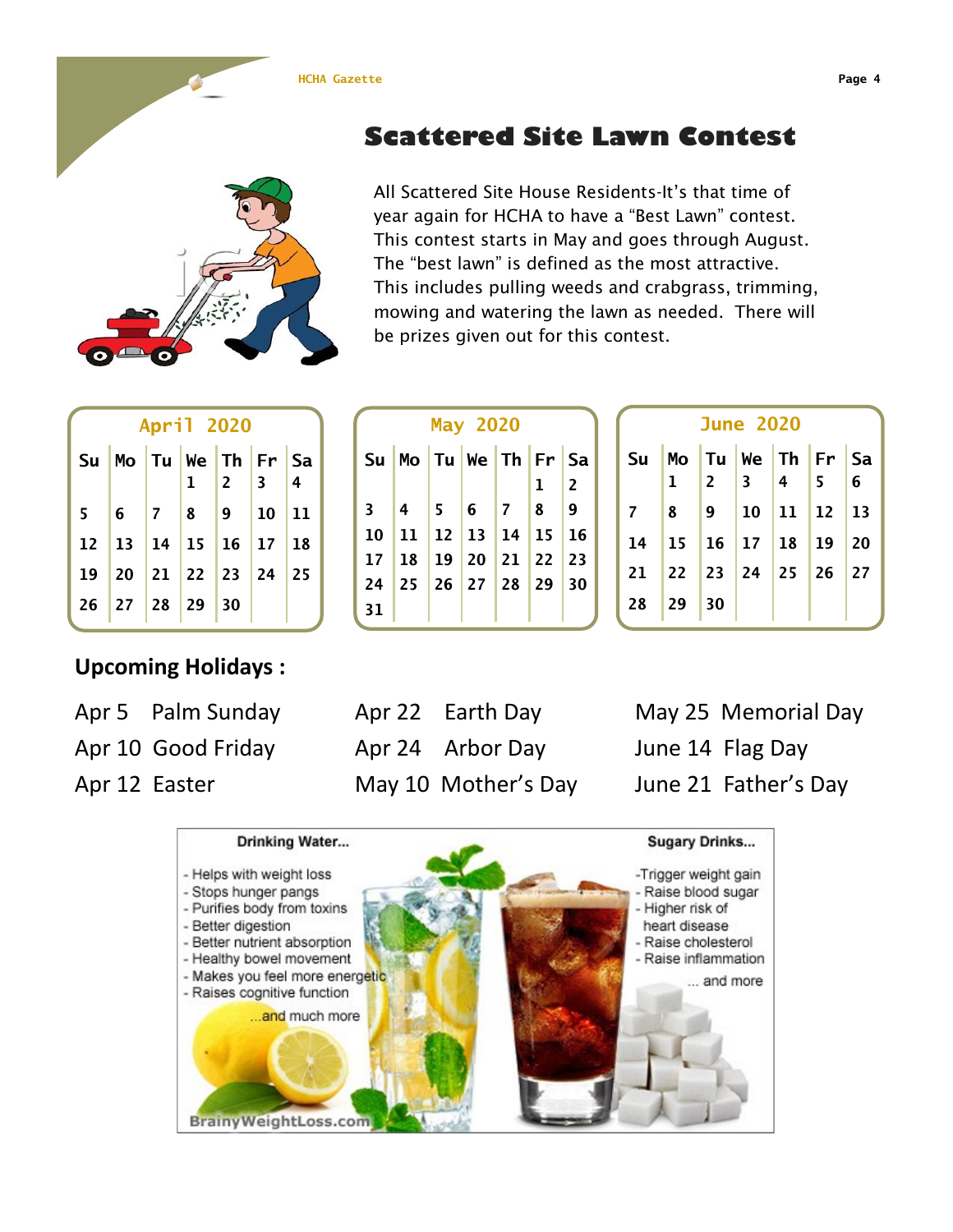## Coronavirus Disease 2019 (COVID-19): If You are Sick



♦ Stay home: People who are mildly ill with COVID-19 are able to recover at home. Do not leave except to get medical care. Stay away from public areas. ♦ Stay in touch with your doctor: Be sure to get care if you feel worse or you think it's an emergency.

♦ Avoid public transportation: Avoid using public transportation and ride-sharing.



♦ Call ahead: If you have a medical appointment, call your doctor's office and tell them you may have COVID-19. This will help the office staff protect themselves and other patients.

♦ If you are sick: You should wear a facemask when you are around other people and before you enter a healthcare provider's office.



**♦**Wash hands: Wash your hands often with soap and water for at least 20 seconds. This is especially important after blowing your nose, coughing, or sneezing; going to the bathroom; and before eating.

♦Hand sanitizer: If soap and water are not available, use an alcohol-based hand sanitizer, covering all surfaces of your hands and rubbing them together until they feel dry.

♦Avoid touching: Avoid touching your eyes, nose and mouth with unwashed hands.



♦Do not share: Do not share dishes, drinking glasses, cups, eating utensils, towels or bedding with other people.

♦Wash thoroughly after use: After using dishes and utensils, wash them thoroughly with soap and water or put in the dishwasher.



♦Clean and Disinfect: Routinely clean high-touch surfaces in your "sick room" and bathroom. If there is more than one person in the household, have the other person clean and disinfect high-tough surfaces of your home. High touch surfaces include: phone, remote controls, counters, tabletops, doorknobs, bathroom fixtures, toilet, and bedside tables.



**♦**Stay away from others: You should stay in a specific "sick room" and away from other people who live with you.

♦Limit contact with pets: You should restrict contact with pets just like you would around other people.

 ○Although there hasn't been reports of pets or other animals becoming sick with COVID-19, it is still recommended that people with the virus limit contact with animals.